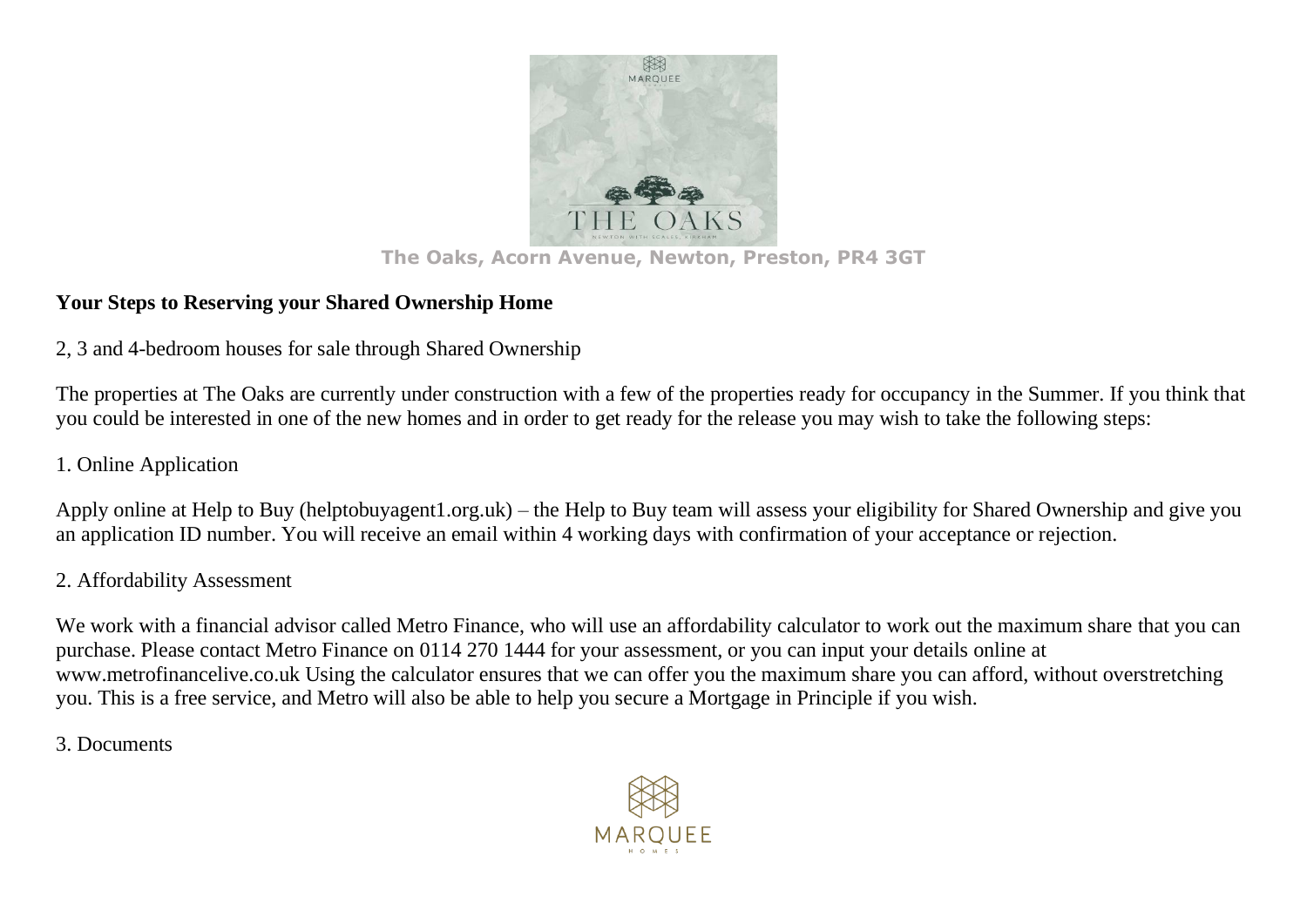

You will need to provide Metro Finance with the following documents either by email attachment or as a photocopy by post:

- Photographic ID (Passport or Driving Licence) for all applicants.

- Your last 3 months' payslips (If self-employed, you will need to provide 3 years of accounts by a qualified accountant or 3 years of SA302s, if the mortgage lender will accept these).

- Proof of funds for a deposit (Bank statement or screen shot of online banking).

- A 'Mortgage in Principle'. This proposes the amount the provider is prepared to lend, the interest rate and the number of years to repay (this can be arranged through our recommended financial advisors at Metro Finance, Tel: 0114 270 1444).

- Working Tax Credits (excluding child-care credits).

- If 'local area connection' criteria' applies to the development (i.e. to buy in this area you must live or work in a local ward or have family there) you will need to provide evidence of this connection. In some cases, we need to seek approval from the local council.

4. Payment & Reservation

Once Fabric Living are happy that all information has been supplied and all criteria satisfied and have approved you for purchase, you just need to pay the £500 reservation fee to secure the property.